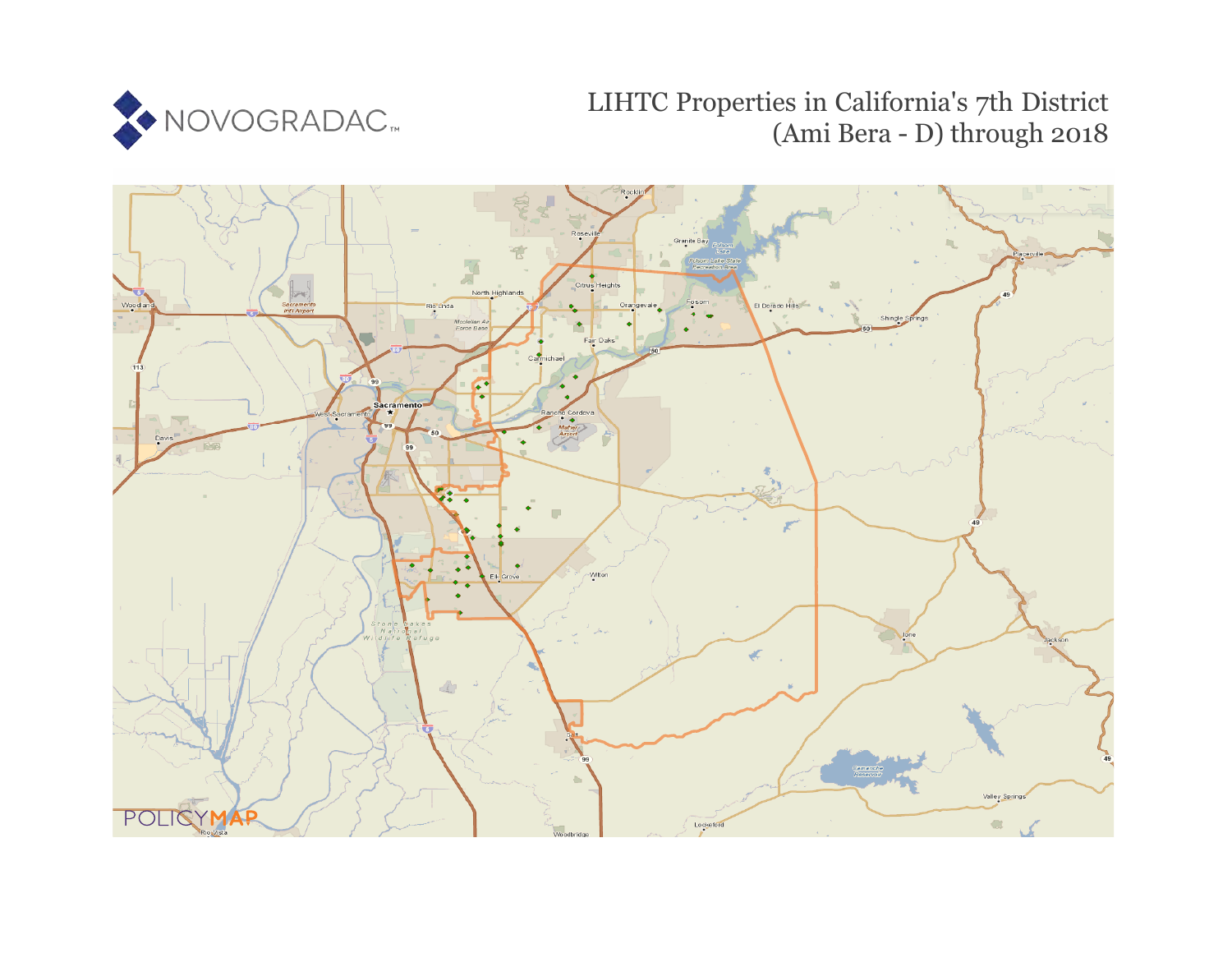| <b>Project Name</b>                               | <b>Address</b>                       | City                           | <b>State</b> | <b>Zip Code</b> | <b>Nonprofit</b><br><b>Sponsor</b> | <b>Allocation</b><br>Year | <b>Annual</b><br><b>Allocated</b><br><b>Amount</b> | <b>Year Placed</b><br>in Service | <b>Construction Type</b>  | <b>Total</b><br><b>Units</b> | Low<br><b>Income</b><br><b>Units</b> | <b>Rent or</b><br><b>Income</b><br><b>Ceiling</b> | <b>Credit</b><br><b>Percentage</b>                        | Tax-<br><b>Exempt</b><br><b>Bond</b> | <b>HUD Multi-</b><br><b>Family</b><br><b>Financing/Rental</b><br><b>Assistance</b> |
|---------------------------------------------------|--------------------------------------|--------------------------------|--------------|-----------------|------------------------------------|---------------------------|----------------------------------------------------|----------------------------------|---------------------------|------------------------------|--------------------------------------|---------------------------------------------------|-----------------------------------------------------------|--------------------------------------|------------------------------------------------------------------------------------|
| <b>AUBERRY PARK APTS</b>                          | <b>8120 POWER</b><br><b>INN RD</b>   | SACRAMENTO                     | ${\rm CA}$   | 95828           | Yes                                | 1997                      | \$748,410                                          | 1999                             | New Construction          | 110                          | 109                                  | 60% AMGI                                          | 70 % present $\,$ No $\,$<br>value                        |                                      |                                                                                    |
| <b>GREENBACK MANOR</b><br><b>APTS</b>             | 7500                                 | GREENBACK LN CITRUS HEIGHTS CA |              | 95610           | $\mathbf{No}$                      | 1998                      | \$201,335                                          | 1999                             | Acquisition and Rehab 156 |                              | 156                                  | 60% AMGI                                          | $30$ % present $\,$ $\rm Yes$<br>value                    |                                      |                                                                                    |
| <b>CHURCHILL DOWNS</b><br><b>APTS</b>             | 8155<br>WATERMAN RD SACRAMENTO       |                                | CA           | 95829           | No                                 | 2002                      | \$1,324,259                                        | 2003                             | <b>New Construction</b>   | 204                          | 163                                  | 60% AMGI                                          | $70$ % present $\,$ No value                              |                                      |                                                                                    |
| <b>VERANDAS APTS</b><br>(SACRAMENTO)              | <b>8160 POWER</b><br><b>INN RD</b>   | <b>SACRAMENTO</b>              | CA           | 95828           | No                                 | 2000                      | \$402,986                                          | 2003                             | New Construction          | 180                          | 179                                  | 60% AMGI                                          | $30\,\%$ present $\rm\thinspace\gamma_{\rm e s}$<br>value |                                      |                                                                                    |
| <b>VINTAGE WILLOW</b><br><b>CREEK SENIOR APTS</b> | 1701 CREEKSIDE FOLSOM<br>DR          |                                | ${\rm CA}$   | 95630           | $\mathbf{N}\mathbf{o}$             | 2002                      | \$530,921                                          | 2003                             | New Construction          | 184                          | 183                                  | 60% AMGI                                          | $30\,\%$ present $\,$ Yes value                           |                                      |                                                                                    |
| <b>WILLOW POINTE AT</b><br><b>LINDALE APTS</b>    | 6601<br>SUNNYSLOPE SACRAMENTO<br>DR  |                                | CA           | 95828           | No                                 | 1999                      | \$264,840                                          | 1999                             | Acquisition and Rehab 210 |                              | 208                                  | 60% AMGI                                          | $30\,\%$ present $\,$ $\rm Yes$<br>value                  |                                      |                                                                                    |
| <b>NORMANDY PARK</b><br><b>SENIOR APTS</b>        | 7575 MADISON<br>$\operatorname{AVE}$ | CITRUS HEIGHTS CA              |              | 95610           | $\mathbf{No}$                      | 2000                      | \$249,615                                          | 2000                             | <b>New Construction</b>   | 116                          | 92                                   | 60% AMGI                                          | $30\,\%$ present $\,$ Yes value                           |                                      |                                                                                    |
| <b>AZURE PARK APTS</b>                            | 5545 SKY PKWY SACRAMENTO             |                                | CA           | 95823           | No                                 | 2003                      | \$471,161                                          | 2004                             | Acquisition and Rehab 212 |                              | 217                                  | 60% AMGI                                          | $30$ % present $\,$ $\rm Yes$<br>value                    |                                      |                                                                                    |
| CROSSROAD GARDENS 7322 FLORIN<br>WOODS DR         |                                      | SACRAMENTO                     | CA           | 95823           | $\rm No$                           | 1993                      | \$498,561                                          | 1995                             | New Construction          | 70                           | 69                                   | 60% AMGI                                          | $70\,\%$ present $\,$ No value                            |                                      |                                                                                    |
| <b>SKY PARKWAY</b><br><b>ESTATES</b>              | 5500 SKY PKWY SACRAMENTO             |                                | CA           | 95823           | No                                 | 1995                      | \$618,322                                          | 1996                             | <b>New Construction</b>   | 80                           | 79                                   | 60% AMGI                                          | $70\,\%$ present $\,$ No value                            |                                      |                                                                                    |
| <b>COTTAGE ESTATES</b>                            | 2900 CHANNEL SACRAMENTO<br>CT        |                                | ${\rm CA}$   | 95825           | $\mathbf{No}$                      | 2000                      | \$437,350                                          | 2001                             | Acquisition and Rehab 152 |                              | 152                                  | 60% AMGI                                          | $30\,\%$ present $\,$ Yes value                           |                                      |                                                                                    |
| <b>VILLAGE CROSSING</b><br><b>APTS</b>            | 9241<br><b>BRUCEVILLE</b><br>RD      | <b>ELK GROVE</b>               | CA           | 95758           | No                                 | 1999                      | \$872,280                                          | 2001                             | <b>New Construction</b>   | 196                          | 129                                  | 60% AMGI                                          | $70$ % present $_{\rm{No}}$                               |                                      |                                                                                    |
| <b>VINTAGE WOODS</b><br><b>SENIOR APTS</b>        | 8780 MADISON<br>AVE                  | <b>FAIR OAKS</b>               | CA           | 95628           | No                                 | 2000                      | \$466,156                                          | 2001                             | <b>New Construction</b>   | 185                          | 185                                  | 60% AMGI                                          | $30$ % present $\,$ $\rm Yes$<br>value                    |                                      |                                                                                    |

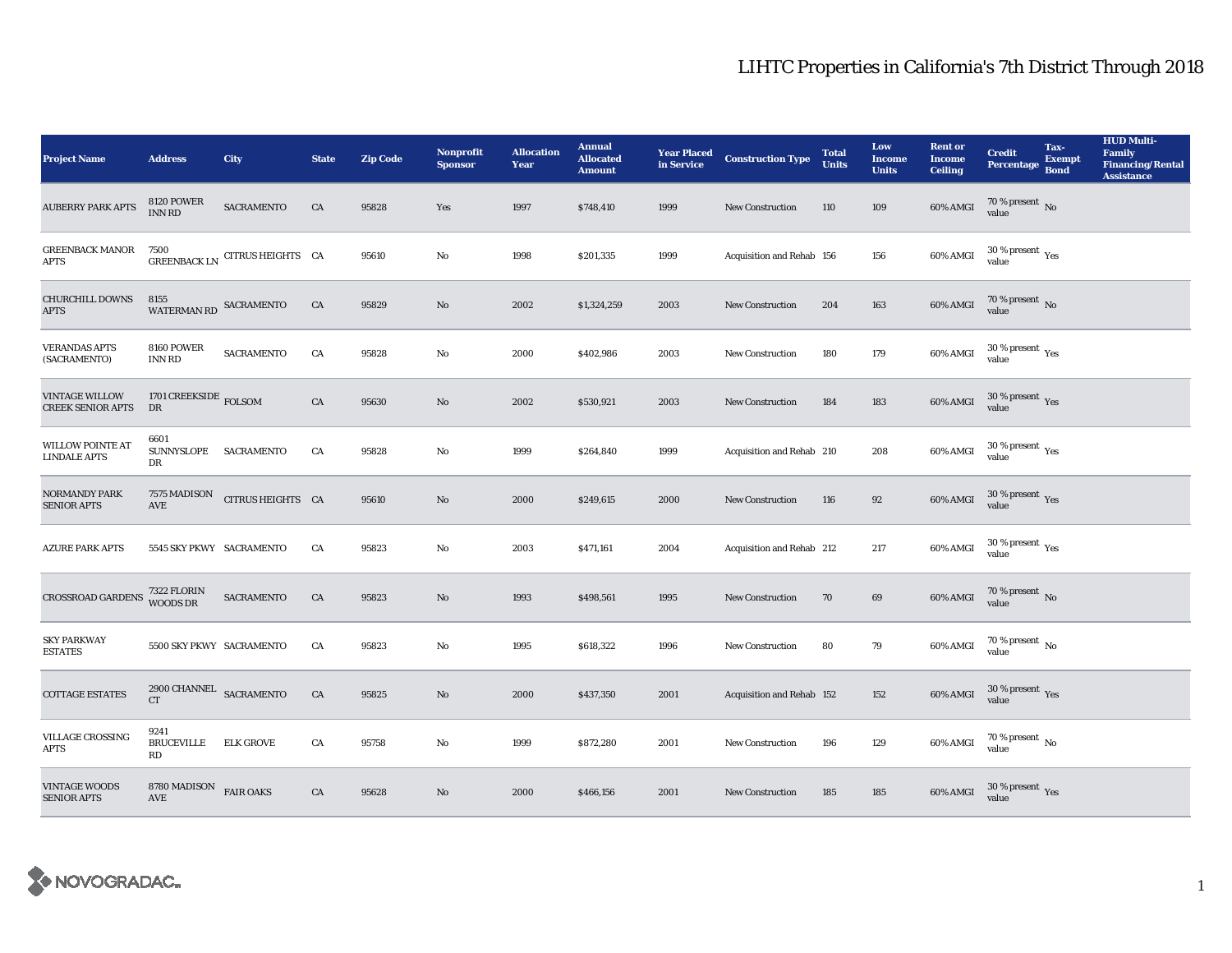| <b>Project Name</b>                         | <b>Address</b>                                    | City                     | <b>State</b> | <b>Zip Code</b> | <b>Nonprofit</b><br><b>Sponsor</b> | <b>Allocation</b><br>Year | <b>Annual</b><br><b>Allocated</b><br><b>Amount</b> | <b>Year Placed<br/>in Service</b> | <b>Construction Type</b>                                                                         | <b>Total</b><br><b>Units</b> | Low<br><b>Income</b><br><b>Units</b> | <b>Rent or</b><br><b>Income</b><br><b>Ceiling</b> | <b>Credit</b><br><b>Percentage</b>        | Tax-<br><b>Exempt</b><br><b>Bond</b> | <b>HUD Multi-</b><br><b>Family</b><br><b>Financing/Rental</b><br><b>Assistance</b> |
|---------------------------------------------|---------------------------------------------------|--------------------------|--------------|-----------------|------------------------------------|---------------------------|----------------------------------------------------|-----------------------------------|--------------------------------------------------------------------------------------------------|------------------------------|--------------------------------------|---------------------------------------------------|-------------------------------------------|--------------------------------------|------------------------------------------------------------------------------------|
| TERRACINA APTS AT<br><b>LAGUNA CREEK</b>    | 9274 FRANKLIN<br><b>BLVD</b>                      | <b>ELK GROVE</b>         | CA           | 95758           | No                                 | 1995                      | \$822,133                                          | 1997                              | New Construction                                                                                 | 136                          | 134                                  | 60% AMGI                                          | 70 % present $\,$ No $\,$<br>value        |                                      |                                                                                    |
| SOUTHWIND COURT<br><b>APTS</b>              | <b>7371 POWER</b><br><b>INN RD</b>                | SACRAMENTO               | CA           | 95828           | $\mathbf{No}$                      | 2000                      | \$145,756                                          | 2001                              | Acquisition and Rehab 88                                                                         |                              | 68                                   | 60% AMGI                                          | $30\,\%$ present $\,$ Yes value           |                                      |                                                                                    |
| RANCHO CORDOVA<br><b>APTS</b>               | 10685 COLOMA RANCHO<br>RD                         | <b>CORDOVA</b>           | CA           | 95670           | No                                 | 2001                      | \$202,874                                          | 2002                              | Acquisition and Rehab 95                                                                         |                              | 91                                   | 60% AMGI                                          | $30\,\%$ present $\,$ Yes value           |                                      |                                                                                    |
| CORDOVA MEADOWS 2312 SIERRA<br><b>APTS</b>  | <b>MADRE CT</b>                                   | RANCHO<br><b>CORDOVA</b> | CA           | 95670           | No                                 | 1996                      | \$793,424                                          | 1997                              | Acquisition and Rehab 184                                                                        |                              | 183                                  | 60% AMGI                                          | $70$ % present $\,$ No value              |                                      |                                                                                    |
| <b>RENWICK SQUARE</b><br><b>SENIOR APTS</b> | 3227 RENWICK<br>$\operatorname{AVE}$              | <b>ELK GROVE</b>         | CA           | 95758           | No                                 | 1997                      | \$312,868                                          | 1998                              | <b>New Construction</b>                                                                          | 150                          | 148                                  | 60% AMGI                                          | $30\,\%$ present $\,$ $\rm Yes$<br>value  |                                      |                                                                                    |
| MONTEGO FALLS APTS BRUCEVILLE               | 9950<br>RD                                        | <b>ELK GROVE</b>         | CA           | 95757           |                                    | 2008                      | \$1,049,140                                        | 2009                              | <b>New Construction</b>                                                                          | 132                          | 131                                  | 60% AMGI                                          | $30\,\%$ present $\,$ Yes value           |                                      |                                                                                    |
| <b>ANTON ARCADE</b><br><b>APARTMENTS</b>    | 2134 BUTANO<br><b>DRIVE</b>                       | SACRAMENTO               | CA           | 95825           | Yes                                | 2015                      | \$1,071,415                                        | 2017                              | <b>New Construction</b>                                                                          | 148                          | 147                                  | 60% AMGI                                          | $30\,\%$ present $\,$ $\rm{Yes}$<br>value |                                      | No                                                                                 |
| <b>SUTTER PLACE</b>                         | 5801 SUTTER<br><b>AVENUE</b>                      | CARMICHAEL               | CA           | 95608           | No                                 | 2015                      | \$462,107                                          | 2017                              | Acquisition and Rehab 47                                                                         |                              | 46                                   | 60% AMGI                                          | 70 % present<br>value                     |                                      | Yes                                                                                |
| TERRACINA APTS AT<br><b>ELK GROVE</b>       | 9440W<br><b>STOCKTON</b><br><b>BLVD</b>           | <b>ELK GROVE</b>         | CA           | 95758           | No                                 | 2008                      | \$450,344                                          | 2009                              | Both New Construction 124<br>and $\ensuremath{\mathrm{A}}\xspace/\ensuremath{\mathrm{R}}\xspace$ |                              | 122                                  | 60% AMGI                                          | $30\,\%$ present $\,\mathrm{Yes}$ value   |                                      | No                                                                                 |
| WATERMAN SQUARE                             | 9160<br><b>WATERMAN RD</b>                        | <b>ELK GROVE</b>         | ${\rm CA}$   | 95624           |                                    | 2006                      | \$972,027                                          | 2009                              | New Construction                                                                                 | 84                           | 83                                   | 60% AMGI                                          | $30\,\%$ present $\,$ Yes value           |                                      |                                                                                    |
| <b>SEASONS</b>                              | 7301 BILBY RD ELK GROVE                           |                          | CA           | 95757           |                                    | 2007                      | \$1,469,820                                        | 2009                              | New Construction                                                                                 | 222                          | 220                                  | 60% AMGI                                          | $30\,\%$ present $\,$ Yes value           |                                      |                                                                                    |
| <b>GENEVA POINTE APTS</b>                   | 8280 GENEVA<br>POINTE DR                          | <b>ELK GROVE</b>         | CA           | 95624           | $\mathbf{No}$                      | 2004                      | \$952,592                                          | 2006                              | New Construction                                                                                 | 152                          | 150                                  | 60% AMGI                                          | $30\,\%$ present $\,$ Yes value           |                                      |                                                                                    |
| <b>ACACIA MEADOWS</b>                       | 7735 STOCKTON $\,$ SACRAMENTO $\,$<br><b>BLVD</b> |                          | CA           | 95823           | No                                 | 2004                      | \$998,305                                          | 2006                              | <b>New Construction</b>                                                                          | 140                          | 139                                  | 60% AMGI                                          | $30\,\%$ present $\,$ $\rm Yes$<br>value  |                                      |                                                                                    |

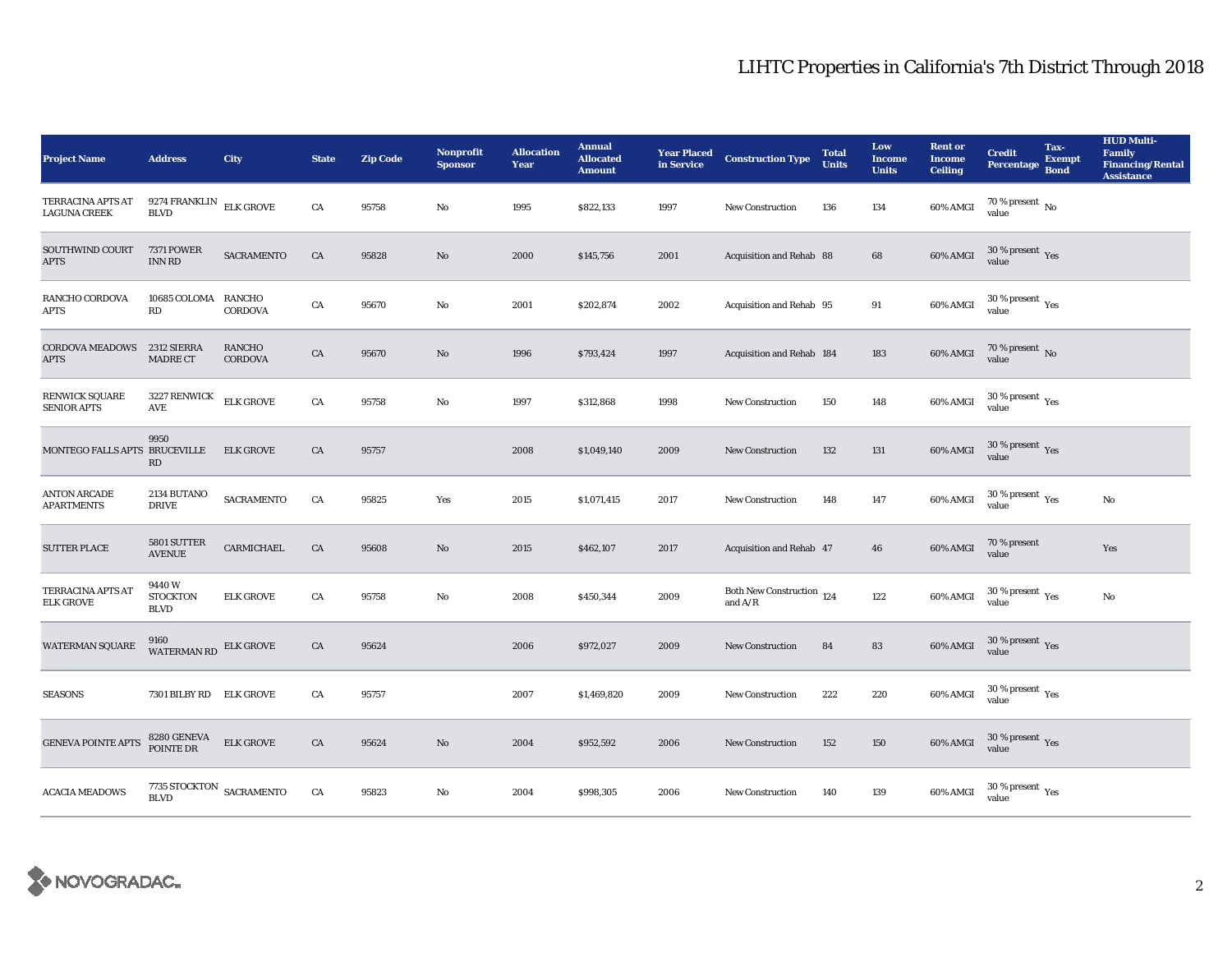| <b>Project Name</b>                        | <b>Address</b>                                         | City                     | <b>State</b> | <b>Zip Code</b> | <b>Nonprofit</b><br><b>Sponsor</b> | <b>Allocation</b><br>Year | <b>Annual</b><br><b>Allocated</b><br><b>Amount</b> | in Service | Year Placed Construction Type | <b>Total</b><br><b>Units</b> | Low<br><b>Income</b><br><b>Units</b> | <b>Rent or</b><br><b>Income</b><br><b>Ceiling</b> | <b>Credit</b><br><b>Percentage</b>       | Tax-<br><b>Exempt</b><br><b>Bond</b> | <b>HUD Multi-</b><br><b>Family</b><br><b>Financing/Rental</b><br><b>Assistance</b> |
|--------------------------------------------|--------------------------------------------------------|--------------------------|--------------|-----------------|------------------------------------|---------------------------|----------------------------------------------------|------------|-------------------------------|------------------------------|--------------------------------------|---------------------------------------------------|------------------------------------------|--------------------------------------|------------------------------------------------------------------------------------|
| <b>ROSSWOOD MANOR</b><br><b>APTS</b>       | $9400$ N KIEFER SACRAMENTO<br><b>BLVD</b>              |                          | CA           | 95826           | $\mathbf{N}\mathbf{o}$             | 2005                      | \$255,269                                          | 2006       | Acquisition and Rehab 97      |                              | 96                                   | 60% AMGI                                          | 30 % present $\,$ $\rm Yes$<br>value     |                                      |                                                                                    |
| THE CASCADES APTS                          | 9838 LINCOLN<br>VILLAGE DR                             | SACRAMENTO               | ${\rm CA}$   | 95827           | $\mathbf{No}$                      | 2005                      | \$418,673                                          | 2006       | Acquisition and Rehab 112     |                              | 111                                  | 60% AMGI                                          | $30\,\%$ present $\,$ Yes value          |                                      |                                                                                    |
| <b>VINTAGE OAKS</b>                        | <b>7340 STOCK</b><br><b>RANCH RD</b>                   | CITRUS HEIGHTS CA        |              | 95621           | $\mathbf{N}\mathbf{o}$             | 2009                      | \$714,100                                          | 2010       | Acquisition and Rehab 241     |                              | 240                                  | 60% AMGI                                          | $30\,\%$ present $\,$ Yes value          |                                      | No                                                                                 |
| <b>CREEKVIEW MANOR</b>                     | 1720<br><b>CREEKSIDE DR</b>                            | <b>FOLSOM</b>            | CA           | 95630           | No                                 | 2005                      | \$1,288,921                                        | 2007       | New Construction              | 138                          | 137                                  | 60% AMGI                                          | 70 % present $\,$ No $\,$<br>value       |                                      |                                                                                    |
| TERRACINA AT<br><b>VINEYARD</b>            | 8861 VINTAGE<br>PARK DR                                | SACRAMENTO               | CA           | 95828           | $\rm No$                           | 2010                      | \$211,972                                          | 2011       | Acquisition and Rehab 64      |                              | 63                                   | 60% AMGI                                          | $30\,\%$ present $\,$ Yes value          |                                      |                                                                                    |
| THE CROSSINGS AT<br><b>NEW RANCHO</b>      | 2708<br><b>WOODBERRY</b><br><b>WAY</b>                 | RANCHO<br><b>CORDOVA</b> | CA           | 95670           | No                                 | 2010                      | \$482,870                                          | 2011       | <b>New Construction</b>       | 17                           | 17                                   | 60% AMGI                                          | $70$ % present $\,$ No value             |                                      | No                                                                                 |
| <b>FORESTWOOD AT</b><br>FOLSOM FAMILY APTS | 9483<br><b>GREENBACK LN</b>                            | <b>FOLSOM</b>            | CA           | 95630           | $\mathbf{N}\mathbf{o}$             | 2010                      | \$367,495                                          | 2012       | <b>New Construction</b>       | 54                           | 54                                   | 60% AMGI                                          | $30\,\%$ present $\,$ Yes value          |                                      | No                                                                                 |
| THE RIDGE APTS                             | 8151 CIVIC CTR<br>DR                                   | <b>ELK GROVE</b>         | ${\rm CA}$   | 95757           | $\mathbf{N}\mathbf{o}$             | 2011                      | \$1,112,470                                        | 2012       | Acquisition and Rehab 202     |                              | 202                                  | 60% AMGI                                          | $30\,\%$ present $\,$ $\rm Yes$<br>value |                                      | No                                                                                 |
| STONERIDGE AT ELK<br><b>GROVE</b>          | <b>8515 ELK</b><br><b>GROVE FLORIN ELK GROVE</b><br>RD |                          | CA           | 95624           | Yes                                | 2006                      | \$1,003,901                                        | 2007       | New Construction              | 96                           | 95                                   | 60% AMGI                                          | $30\,\%$ present $\,$ Yes value          |                                      | No                                                                                 |
| THE CROSSINGS AT<br><b>ELK GROVE</b>       | 8575 ELK<br><b>GROVE FLORIN ELK GROVE</b><br>RD        |                          | CA           | 95624           | No                                 | 2005                      | \$983,067                                          | 2007       | New Construction              | 116                          | 115                                  | 60% AMGI                                          | $30\,\%$ present $\,$ Yes value          |                                      |                                                                                    |
| <b>MERCY VILLAGE</b><br><b>FOLSOM</b>      | 1150 DUCHOW<br><b>WAY</b>                              | <b>FOLSOM</b>            | ${\rm CA}$   | 95630           |                                    | 2007                      | \$253,176                                          | 2008       | Acquisition and Rehab 81      |                              | 80                                   | 60% AMGI                                          | $30\,\%$ present $\,\mathrm{Yes}$ value  |                                      |                                                                                    |
| ARBORELLE APTS                             | 8007 SUNRISE<br><b>BLVD</b>                            | CITRUS HEIGHTS CA        |              | 95610           |                                    | 2007                      | \$706,946                                          | 2008       | Acquisition and Rehab 179     |                              | 177                                  | $60\%$ AMGI                                       | $30\,\%$ present $\,$ Yes value          |                                      |                                                                                    |
| <b>ASBURY PLACE</b>                        | <b>1520 MORSE</b><br><b>AVE</b>                        | SACRAMENTO               | CA           | 95864           |                                    | 2007                      | \$289,038                                          | 2008       | Acquisition and Rehab 104     |                              | 103                                  | 60% AMGI                                          | $30\,\%$ present $\,$ Yes value          |                                      |                                                                                    |

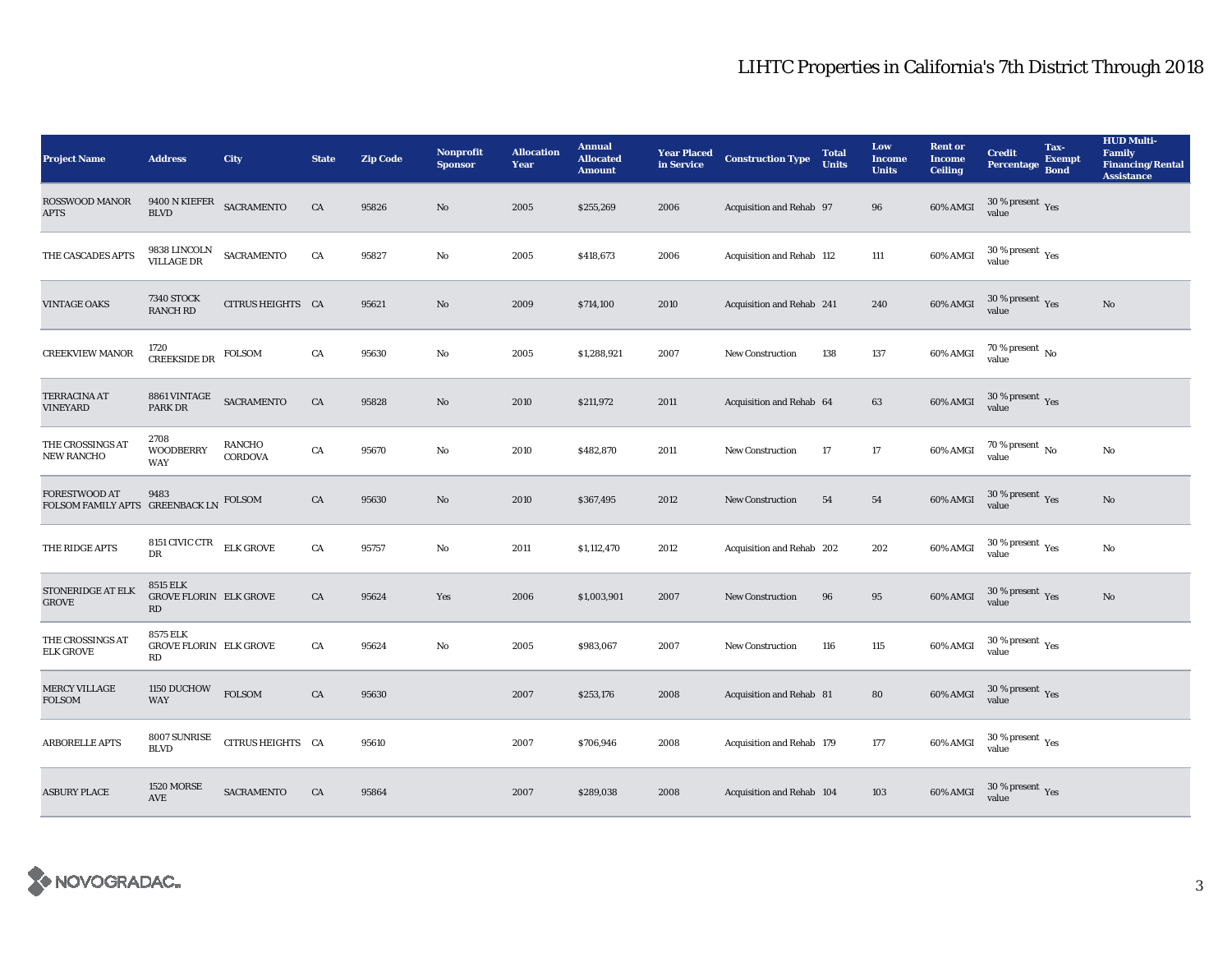| <b>Project Name</b>                                                                                                                                                                                  | <b>Address</b>                                      | City             | <b>State</b> | <b>Zip Code</b> | <b>Nonprofit</b><br><b>Sponsor</b> | <b>Allocation</b><br>Year | <b>Annual</b><br><b>Allocated</b><br><b>Amount</b> | in Service | <b>Year Placed Construction Type</b> | <b>Total</b><br><b>Units</b> | Low<br><b>Income</b><br><b>Units</b> | <b>Rent or</b><br><b>Income</b><br><b>Ceiling</b> | <b>Credit</b><br><b>Percentage</b>          | Tax-<br><b>Exempt</b><br><b>Bond</b> | <b>HUD Multi-</b><br><b>Family</b><br><b>Financing/Rental</b><br><b>Assistance</b> |
|------------------------------------------------------------------------------------------------------------------------------------------------------------------------------------------------------|-----------------------------------------------------|------------------|--------------|-----------------|------------------------------------|---------------------------|----------------------------------------------------|------------|--------------------------------------|------------------------------|--------------------------------------|---------------------------------------------------|---------------------------------------------|--------------------------------------|------------------------------------------------------------------------------------|
| <b>BRECKENRIDGE</b><br><b>VILLAGE APTS</b>                                                                                                                                                           | $7326$ STOCKTON $\,$ SACRAMENTO $\,$<br><b>BLVD</b> |                  | CA           | 95823           |                                    | 2007                      | \$656,872                                          | 2008       | Acquisition and Rehab 160            |                              | 158                                  | 60% AMGI                                          | 30 % present $\rm \gamma_{\rm PS}$<br>value |                                      |                                                                                    |
| <b>COLONIA SAN MARTIN</b>                                                                                                                                                                            | 7271 FLORIN<br>MALL DR                              | SACRAMENTO       | ${\rm CA}$   | 95823           | Yes                                | 2006                      | \$866,820                                          | 2008       | <b>New Construction</b>              | 60                           | 59                                   | 60% AMGI                                          | $70$ % present $\,$ No value                |                                      |                                                                                    |
| VINTAGE AT LAGUNA<br>SENIOR APTS II                                                                                                                                                                  | 9204 BIG HORN<br><b>BLVD</b>                        | <b>ELK GROVE</b> | CA           | 95758           | Yes                                | 2011                      | \$403,450                                          | 2012       | <b>New Construction</b>              | 69                           | 68                                   | 60% AMGI                                          | $30\,\%$ present $\,\mathrm{Yes}$ value     |                                      | No                                                                                 |
| SIERRA SUNRISE<br>SENIOR APTS II                                                                                                                                                                     | 4525<br>MANZANITA<br>AVE                            | CARMICHAEL       | CA           | 95608           | $\rm No$                           | 2006                      | \$284,230                                          | 2008       | New Construction                     | 20                           | ${\bf 20}$                           | 60% AMGI                                          | $70\,\%$ present $\,$ No $\,$<br>value      |                                      |                                                                                    |
| $\label{eq:VINEYARD} \begin{minipage}{0.9\linewidth} \textsc{VINEYARD POINT APTS} \begin{tabular}{ll} \textsc{7585 DIAMOND} & \textsc{SACRAMENTO} \\ \textsc{RANCH DR} \end{tabular} \end{minipage}$ |                                                     |                  | ${\rm CA}$   | 95829           |                                    | 2006                      | \$1,195,442                                        | 2008       | New Construction                     | 176                          | 174                                  | 60% AMGI                                          | $30\,\%$ present $\,$ $\rm Yes$<br>value    |                                      |                                                                                    |
| <b>SKY PARKWAY</b><br><b>TERRACE APTS</b>                                                                                                                                                            | 5414 SKY PKWY SACRAMENTO                            |                  | CA           | 95823           | $\mathbf{N}\mathbf{o}$             | 2003                      | \$120,853                                          | 2004       | Acquisition and Rehab 59             |                              | 58                                   | 60% AMGI                                          | $30\,\%$ present $\,\mathrm{Yes}$ value     |                                      |                                                                                    |
| <b>TERRACINA PARK</b><br><b>MEADOWS</b>                                                                                                                                                              | <b>8875 LEWIS</b><br><b>STEIN RD</b>                | <b>ELK GROVE</b> | CA           | 95758           | No                                 | 2002                      | \$441,791                                          | 2004       | <b>New Construction</b>              | 144                          | 116                                  | 60% AMGI                                          | $30\,\%$ present $\rm \chi_{ES}$<br>value   |                                      |                                                                                    |
| ARBOR CREEK FAMILY<br>$\rm APTS$                                                                                                                                                                     | <b>8340 ELK</b><br>GROVE FLORIN SACRAMENTO<br>RD    |                  | ${\rm CA}$   | 95829           | $\rm No$                           | 2011                      | \$1,005,238                                        | 2013       | New Construction                     | 102                          | 101                                  | 60% AMGI                                          | $70$ % present $\,$ No value                |                                      | $\mathbf{No}$                                                                      |
| AGAVE AT ELK GROVE                                                                                                                                                                                   | $10070$ WILLARD $$\rm ELK$ GROVE PKWY               |                  | CA           | 95757           | $\mathbf{N}\mathbf{o}$             | 2003                      | \$849,648                                          | 2005       | New Construction                     | 188                          | 187                                  | 60% AMGI                                          | $30\,\%$ present $\,\mathrm{Yes}$ value     |                                      |                                                                                    |
| SIERRA SUNRISE<br><b>SENIOR APTS I</b>                                                                                                                                                               | 4525<br>MANZANITA<br>AVE                            | CARMICHAEL       | CA           | 95608           | $\mathbf{N}\mathbf{o}$             | 2004                      | \$371,532                                          | 2005       | Acquisition and Rehab 119            |                              | 117                                  | 50% AMGI                                          | $30\,\%$ present $\,$ Yes value             |                                      |                                                                                    |
| SUNNYSLOPE APTS                                                                                                                                                                                      | 6620<br>SUNNYSLOPE SACRAMENTO<br>DR                 |                  | CA           | 95828           | $\mathbf{N}\mathbf{o}$             | 2003                      | \$158,218                                          | 2005       | New Construction                     | 31                           | $31\,$                               | 60% AMGI                                          | $30\,\%$ present $\,$ Yes value             |                                      |                                                                                    |
| <b>GARDEN VILLAGE</b>                                                                                                                                                                                | 6601<br>SUNNYSLOPE SACRAMENTO<br>DR                 |                  | CA           | 95828           | $\mathbf{N}\mathbf{o}$             | 2012                      | \$790,029                                          | 2014       | Acquisition and Rehab 195            |                              | 193                                  | 60% AMGI                                          | $70\,\%$ present $\,$ No value              |                                      | $\mathbf{No}$                                                                      |
| VINTAGE AT LAGUNA<br><b>SENIOR APTS</b>                                                                                                                                                              | 9210 BIG HORN<br><b>BLVD</b>                        | <b>ELK GROVE</b> | CA           | 95758           | $\mathbf{N}\mathbf{o}$             | 2003                      | \$561,696                                          | 2005       | <b>New Construction</b>              | 158                          | 157                                  | 60% AMGI                                          | $30$ % present $\,$ $\rm Yes$<br>value      |                                      |                                                                                    |